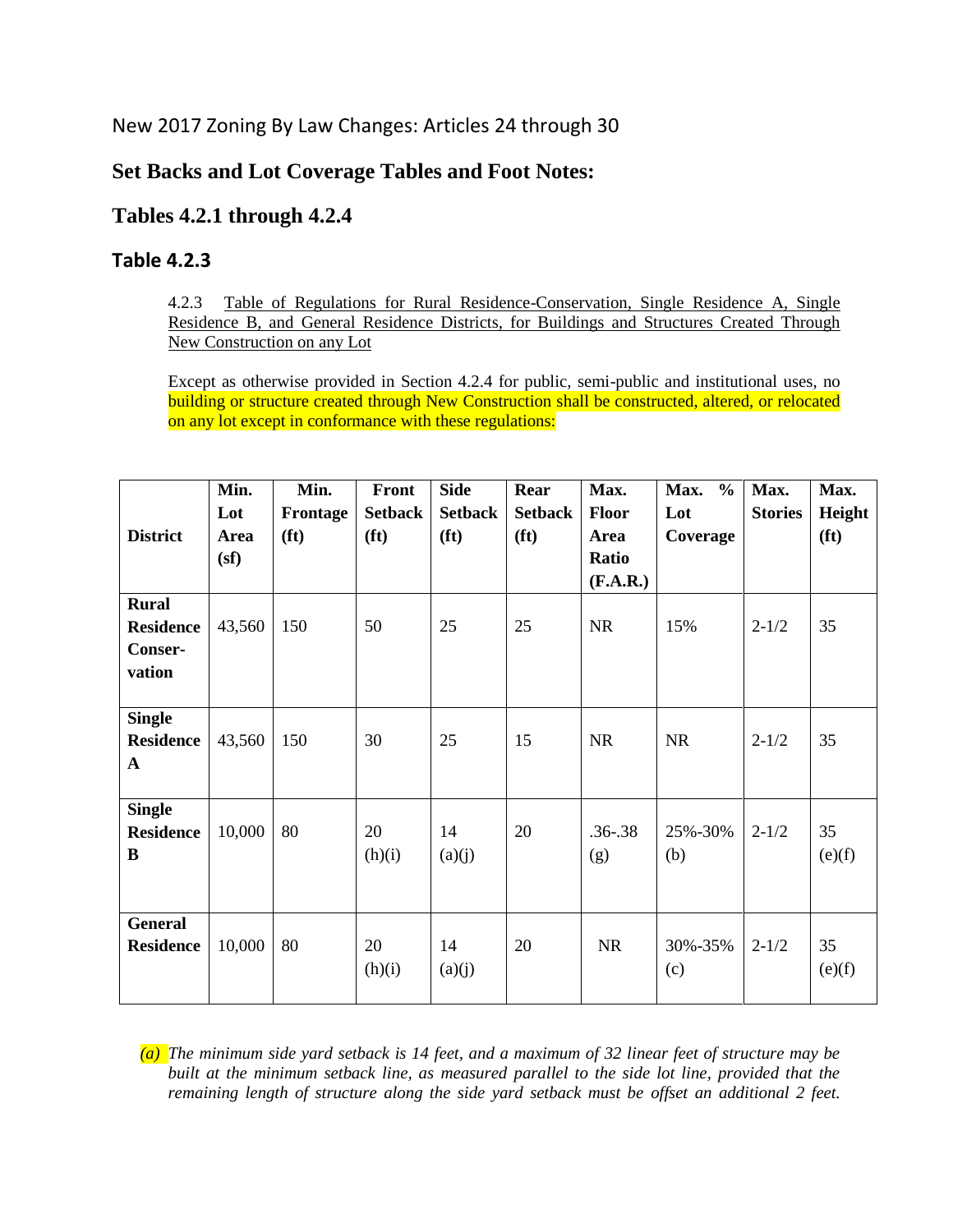*Notwithstanding the above, the minimum side yard setback requirement for all buildings and structures on any lot that contains less than 80 feet of frontage shall be 12 feet, and a maximum of 32 linear feet of structure may be built at the minimum setback distance, as measured parallel to the side lot line, provided that the remaining length of structure along the side yard setback must be offset an additional 2 feet. In no case shall a side wall extension extend more than 32 linear feet without a 2 foot offset.* 

- *(b) Buildings and structures created on any lot shall not result in lot coverage exceeding the following specified maximum percentages of the area of such lot: For lots containing less than 5,500 square feet – 30%; For lots containing at least 5,500 square feet but less than 6,000 square feet – 29%; For lots containing at least 6,000 square feet but less than 6,500 square feet – 28%; For lots containing at least 6,500 square feet but less than 7,000 square feet – 27%; For lots containing at least 7,000 square feet but less than 7,500 square feet – 26%; and For lots containing at least 7,500 square feet – 25%.*
- *(c) Buildings and structures created on any lot shall not result in lot coverage exceeding the following specified maximum percentages of the area of such lot: For lots containing less than 7,000 square feet – 35%; For lots containing at least 7,000 square feet but less than 7,500 square feet – 34%; For lots containing at least 7,500 square feet but less than 8,000 square feet – 33%; For lots containing at least 8,000 square feet but less than 8,500 square feet – 32%; For lots containing at least 8,500 square feet but less than 9,000 square feet – 31%; For lots containing at least 9,000 square feet – 30%.* 
	- *(e) The maximum height at any point of any building or structure shall not exceed 41 feet above the lower of original or finished grade.*
	- *(f) If all or a portion of a basement wall is exposed for the full height of the wall, dormers in the one-half story above the basement wall shall not be permitted.*
	- *(g) The maximum floor area ratio shall be as follows: for lots containing less than 12,000 square feet – .38; and for lots containing 12,000 or more square feet – .36.*
	- *(h) Attached garages shall have a minimum front yard setback of 25 feet. For corner lots the increased front yard setback of 25 feet is required along both frontage streets.*
	- *(i) Existing single or two-family structures non-conforming for front yard garage setback where demolition exceeds 50% of the building shell exclusive of demolition of a single story attached garage and for which the building permit for the existing structure was issued prior to June 1, 2017 may be altered, extended or structurally changed (but not reconstructed) to a front yard garage setback of 20 feet upon receipt of a special permit from the Board of Appeals under Section 7.5.2 of the Zoning By-Law provided: (1) the new construction meets all other requirements of the Zoning By-Law; (2) the garage structure is sited no closer to the front lot line than the farthest extent of the existing garage structure; and (3) the Board determines that such change, extension or alteration shall not be substantially more detrimental to the neighborhood than the existing nonconforming structure. Said special permit may be granted notwithstanding the provisions of Section 1.4.7.2. For the purposes of this footnote, the definition of "setback" in Section 1.3 of these Bylaws shall control.*